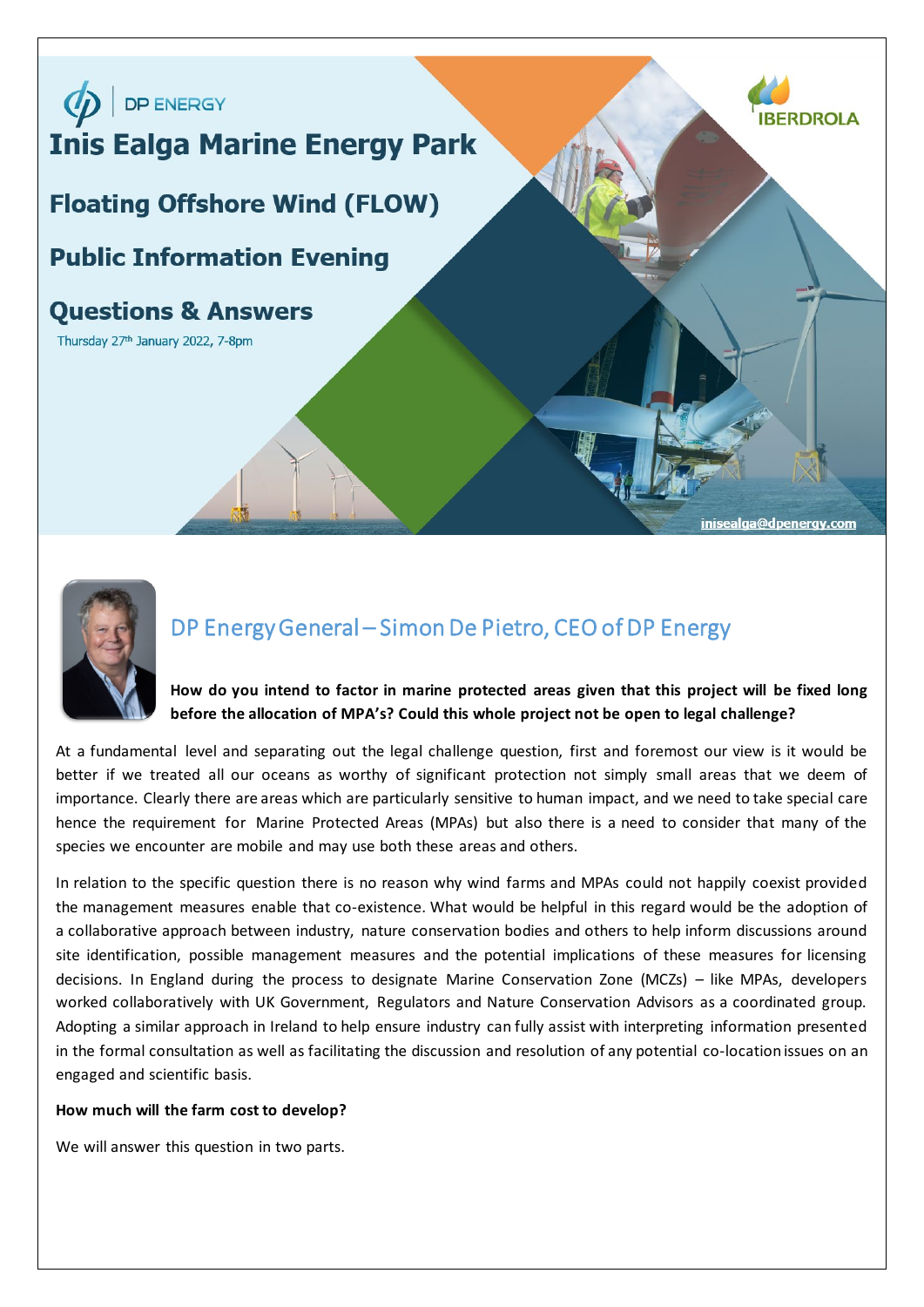



## **How much does it cost to get to a financial investment decision prior to construction – so called DEVEX – or development expenditure?**

This depends on the size of project and degree of environmental studies necessary but particularly on the level of geotechnical surveys necessary to understand ground conditions. That said a reasonable budget estimate would be somewhere between €50M and €100M so not a cheap undertaking.

## **How much does it cost to build – so called CAPEX – or capital expenditure?**

Again, it depends on scale of project, technology deployed and engineering challenges but, in the round, you could assume a wind farm of this size will be around €2 billion.

## **Should offshore wind farms be part of a strategic planning initiative as they are needed at present due to the possibility of power cuts?**

In a word yes but the question then becomes what is the best way to achieve this? All large infrastructure projects like offshore wind farms take time to permit, develop and construct so must be planned for well in advanced and since they deliver very significant amounts of power the electricity network also needs to be configured to take the power and again that takes time. Similarly, port facilities need to be upgraded and they need time to do this. One of the challenges in this whole equation is that whilst in an ideal world this could all be done in parallel and strategically, however, projects are currently permitted on an individual basis and that of course brings with it some uncertainty. A degree of this is happening already with guidance from Government setting out offshore goals, and Eirgrid already doing system reviews but there certainly could be more done, and in fact this is already happening in the 2030+ time frame where siting for projects may be more Government planning led rather than developer led. (That said its more than likely that the locations experienced developers would choose for wind development would also be similar locations to those identified in any plan led approach since we are all working to the same general goals of wind, grid connection, port facilities, seabed conditions, environmental sensitivity etc etc).

## **Who will own the Wind Farm once its built?**

Whilst the project is being developed by the joint venture of DP Energy and Iberdrola ultimately the constructor, owner and operator will be Iberdrola. DP Energy will continue to support as necessary through that process as the project goes into operation.



# Engineering – Adam Cronin, Head of Offshore

## **Will this project be making use of the now decommissioned gas pipeline for power cable ducting?**

It is unlikely that the subsea gas pipeline will be used for ducting due to the unknown condition of the existing infrastructure, and necessity to separate subsea cables to prevent thermal energy losses. We are currently examining running the subsea export cables parallel to the existing gas pipeline.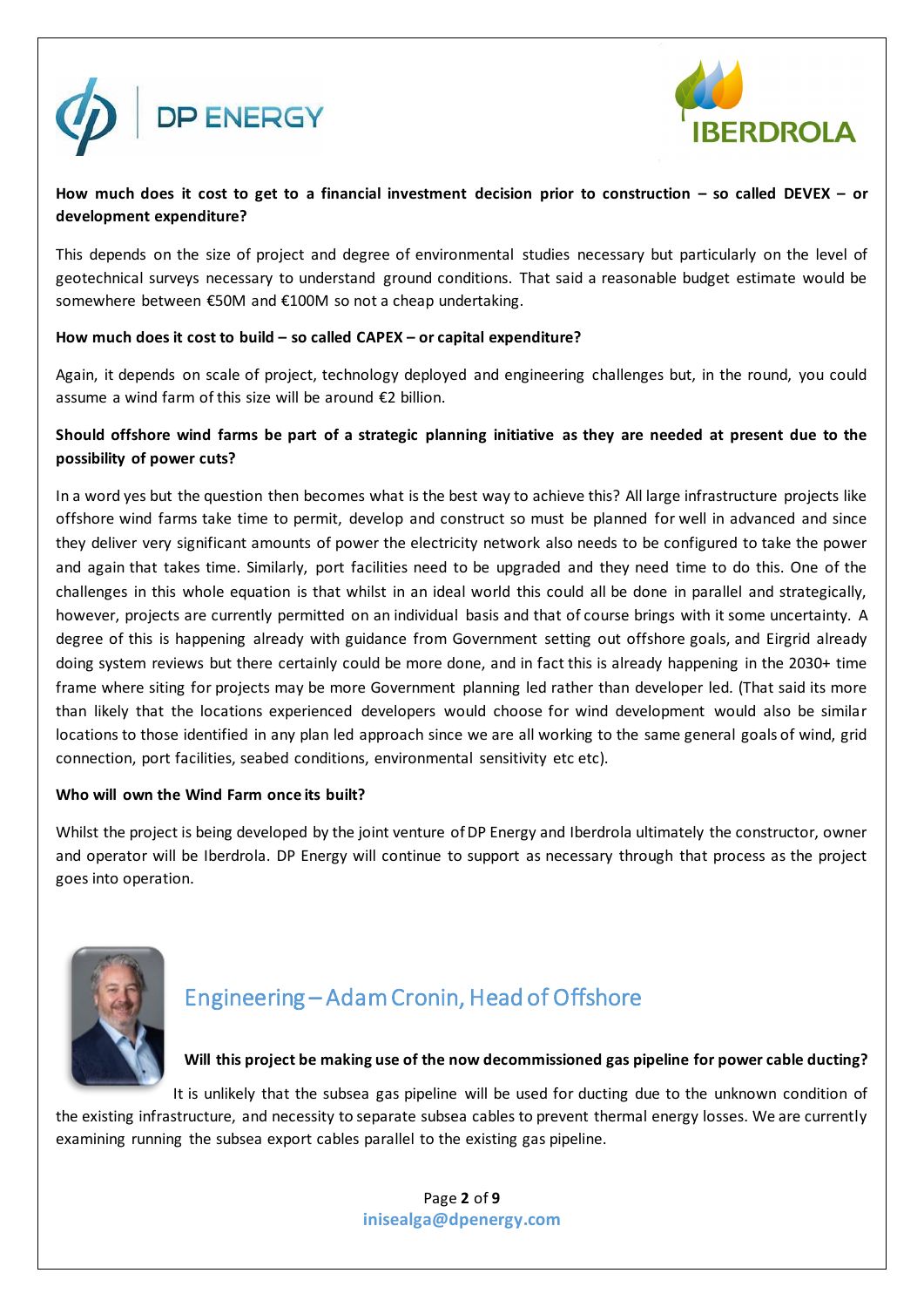



## **Have DP Energy identified specific (i) staging ports and (ii) O&M ports that will be used to support the project?**

## **Have you began considering port options for installation and maintenance?**

We are currently in consultation with several ports in Ireland regarding staging and O&M. Ideally, the staging port and O&M ports will be relatively close to the wind farm to reduce the construction programme and costs and enable quicker and safer access for O&M staff.

## **What is the lifetime of the farm? Would it be replaced upon expiry?**

## **What is the life span of a turbine and how are they disposed of after their life cycle?**

The design life of an offshore windfarm is typically circa 25-30 years. At the end of the design life the infrastructure may be replaced, upgraded, or decommissioned. Consenting for any of these options will be required.

## **How constrained would the new route near the proposed Celtic Interconnector be - will this be routed inside the subsea channel out of Youghal Bay?**

Route options in the vicinity of Youghal Harbour are currently being considered and will be further developed and located after we undertake our geophysical and geotechnical surveys. Any cables in the location of the Celtic Interconnector would need to be designed to ensure that they do not impact upon the interconnector which will be constructed before Inis Ealga commences.

## **Firstly, the very best of luck with this fantastic venture. Adam's slides had a very challenging timescale from Construction to Operation. What upfront supply chain activities will be undertaken before construction begins?**

DP Energy liaise directly with the supply chain and invite all expressions of interest from potential suppliers. DP Energy also engage with the Wind Energy Ireland Supply Chain Working Group and Enterprise Ireland, amongst other industry representative bodies in order to understand the status of the supply chain and provide relevant advice. We can also call on our partners Iberdrola who have a strong supply chain to support our projects. Upfront supply chain activities will include environmental surveys and studies, site investigation studies and surveys, design services, Wind Turbine supplier engagement etc.

**Considering that this may be one of the first offshore windfarms in Ireland, what is the panels opinion on the supporting infrastructure (ports, contractors, suppliers etc.) available in Ireland to support construction and maintenance?**

## **Will the existing Irish Offshore Industry be engaged in advance to scale up to support this project.**

Supply chain issues are one of the main challenges for the development of windfarms in Ireland and Europe in general, given the current level of proposed development. DP Energy frequently engage with designers, contractors and suppliers, and ports to understand how ready Ireland will be for the proposed developments. It is critical that there is major investment in our ports and electrical grid infrastructure, and suitable training and upskilling to ensure that a highly skilled workforce is available to service the sector. Inis Ealga will be developed after the Phase 1 projects (primarily Irish Sea wind farms) have been developed.

> Page **3** of **9 inisealga@dpenergy.com**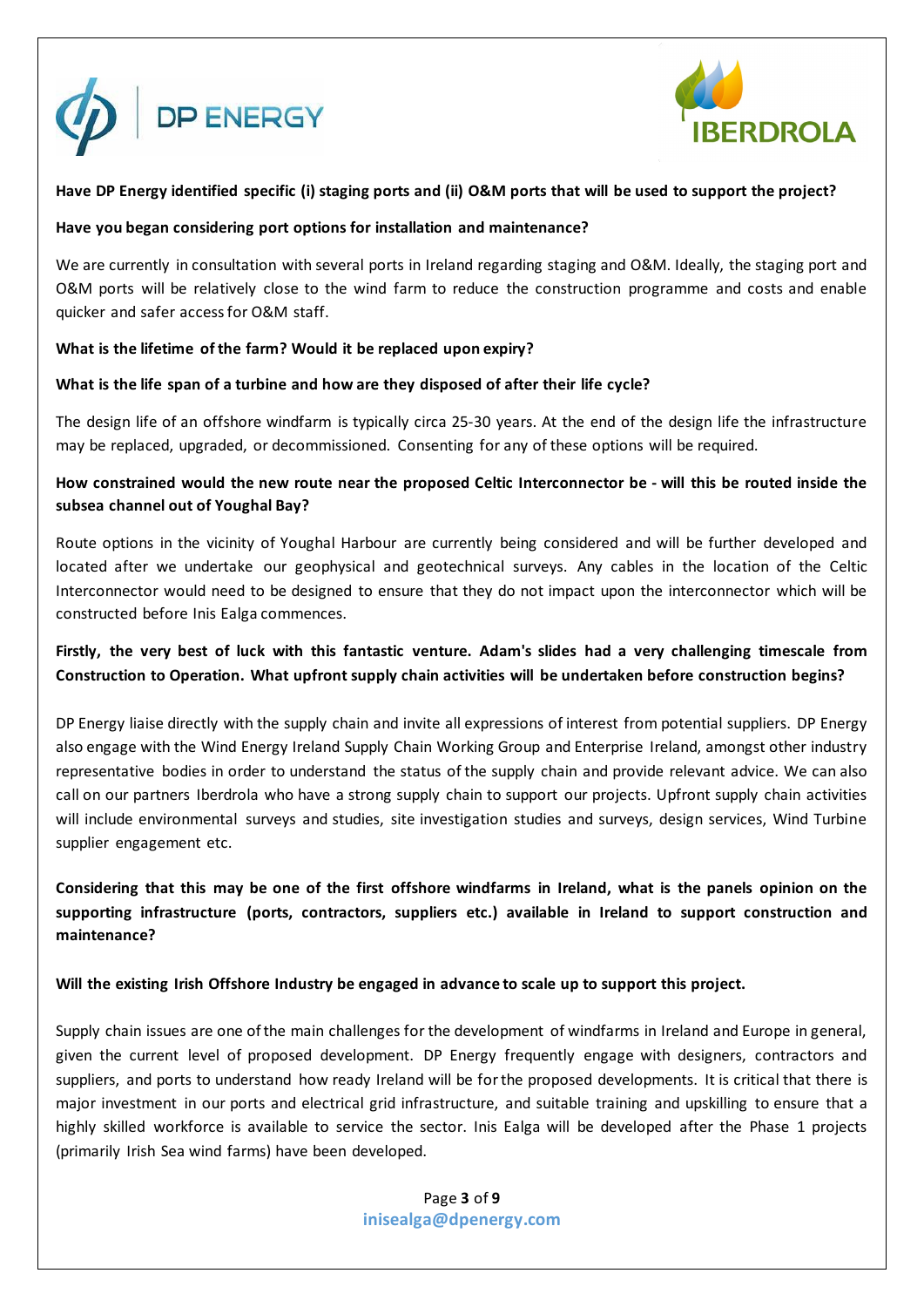



## **Is there any reason why all the wind turbines will be located outside the 12-mile limit?**

The main reasons to locate the turbines beyond 12 miles will be to limit the visual impact and, and higher, more consistent wind resource.

## **What form of sub bottom profiling will be used in this project and how damaging will this be to the marine environment?**

It is likely that up to three systems will be used: pinger, boomer and chirper, depending on the seabed conditions. As part of our foreshore licence application for the site investigation works, an Appropriate Assessment Screening was undertaken by specialist advisors, Intertek. This screening concluded that the proposed site investigation works will not have a likely significant effect either alone or in combination with other plans and projects and will not undermine the conservation objectives of any Special Area of Conservation or Special Protected Area. Appropriate environmental monitoring and reporting will be undertaken during the survey works.

## **Is it envisaged that Youghal port be used in any way?**

It is unlikely that Youghal harbour will be used for construction except for the berthing of some smaller vessels. The pier/port infrastructure in Youghal is unlikely to be suitable for the size of vessels required during the construction and operation & maintenance stages, however we will be engaging with the port authority as the project develops.



## Grid – Sara Armstrong, Grid Manager at DP Energy

## **Does the cable infrastructure to carry 1 giga watt currently exist anywhere in Ireland?**

There are existing 400 kV overhead lines which start at Moneypoint at the Shannon Estuary, and which transmit power to the East of Ireland. These lines can carry over 1 GW of power each. DP Energy is planning to connect the Inis Ealga Marine Energy Park to the electricity grid using underground cables. Undergrounding cables can transport less power than overhead lines, but they do not require electrical towers and therefore have significantly less visual impact. We are carrying out electrical design studies to determine the best way to connect the Inis Ealga Marine Energy Park.

## **Are you considering HVAC or HVDC connection (and possibly H2 production), and will this be a floating substation?**

Work is currently ongoing to define the electrical design strategy, and we are considering several different technical options. Ultimately, the final design must adhere to EirGrid's Technical and Functional Specifications, and therefore we are consulting with EirGrid on different connection strategies.

The production of renewable gas such as green hydrogen will be essential to decarbonise Ireland's heat and transport sectors, and to help Ireland on its path to meeting its zero-carbon emissions target. Given the current plans for hydrogen in the Cork area, hydrogen is being considered as an offtake mechanism for the power of the energy park.

Floating substations are less commercially advanced as fixed substations. Given the water depths at Inis Ealga, the use of a fixed offshore substation is feasible. However, all options will be examined.

## Page **4** of **9 inisealga@dpenergy.com**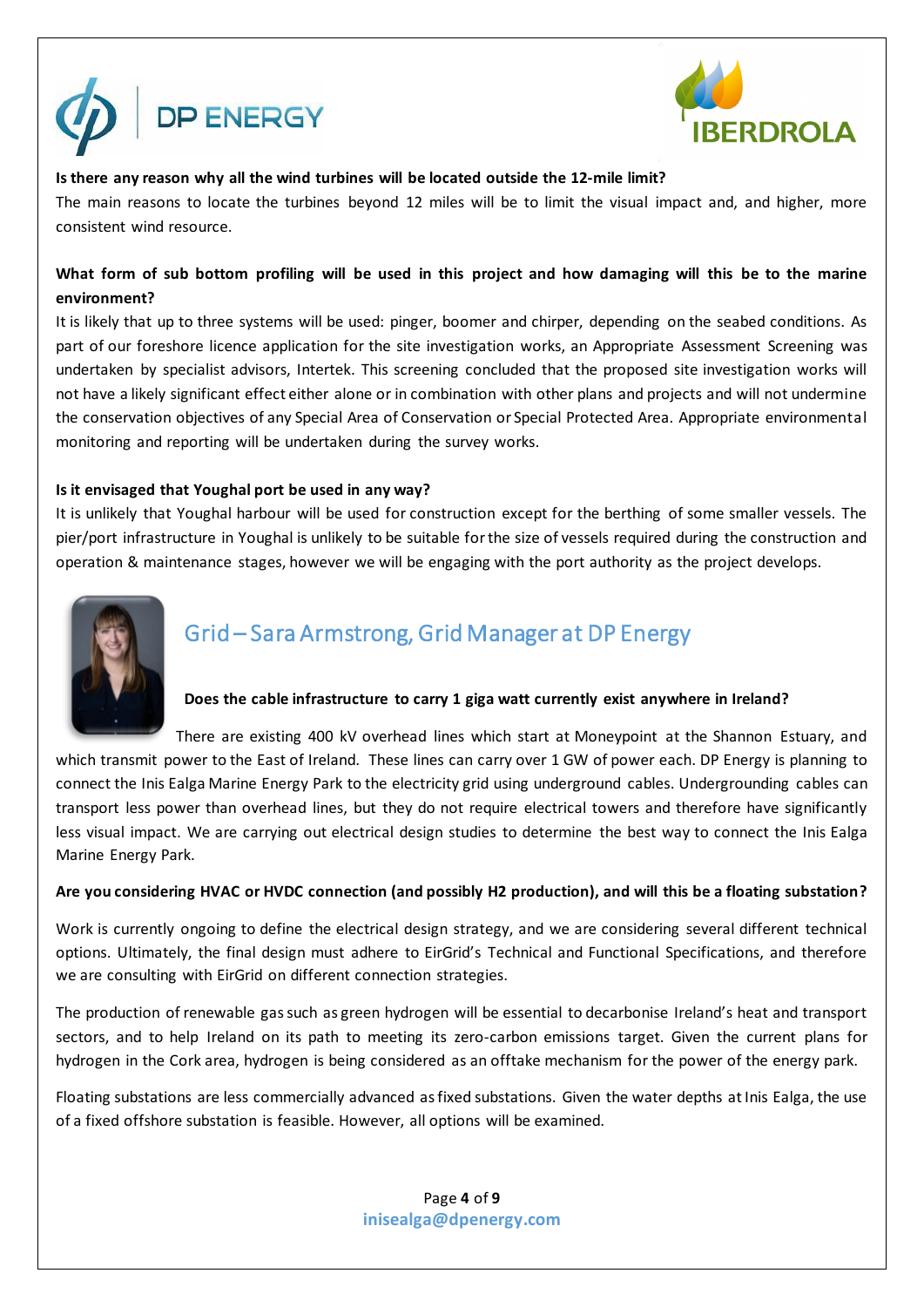



## **Is there any part of the plan (yet) to integrate the farm with EIH2 in Aghada?**

As mentioned in another question, we see green hydrogen playing a key role in decarbonising Ireland's heat and transport sectors in the future. We are engaging with many relevant stakeholders and are currently considering several options for offtake of the Inis Ealga Marine Energy Park power.

#### **How many substations at sea will be needed?**

At the project outset, we had initially defined up to three offshore substations. However, a smaller number is anticipated. The final design of the offshore infrastructure is subject to investigative surveys and environmental assessments which are key to informing the design.

## **What distance would any cable have to keep away from the Celtic Interconnector cable, if ye were to choose the same channel to come in by?**

A separation distance of tens of meters would have to be maintained from the Celtic Interconnector cables if the Inis Ealga Marine Energy Project was to use the same channel. This is to ensure that if any maintenance or repair work is needed on the Interconnector, EirGrid would have sufficient space to access the cables and to use any vessels or subsea equipment as needed. Both projects must be able to operate in parallel, without affecting or impacting the activities of the other.

#### **What do ye see as the potential grid connection options in the area?**

Given the indicative size of the project of up to 1 GW, we are targeting the 220 kV electrical infrastructure in the area as potential grid connection points. DP Energy will work with EirGrid to determine the optimum point of grid location.

## **I've heard a lot about EMF coming from the cables, what effect does it have on animals or people?**

Electric and Magnetic Fields (EMF) are emitted from many sources including electrical appliances like radios, microwaves and the wiring in our homes, and electrical lines and cables. EMF also comes from natural sources like the earth's geomagnetic field. EMF is measured on an electromagnetic spectrum, and the EMF from power lines falls under the 'Extremely Low Frequency' category, which is on the non-ionising end of the spectrum. (This category also includes radio waves, TV signals, and visible light). This means that they do not have enough energy to cause damage to human or animal cells. The consensus from the World Health Organisation and other health and regulatory authorities is that extremely low frequency EMFs from electricity cables and lines do not present a health risk.



# Environment & Consenting – Edwina White, Environment and Consenting Manager at DP Energy

**Will you be considering The Smart Whale Sounds project by Ocean Research & Conservation Association Ireland in terms of underwater noise pollution resulting from your activities?**

An Environmental Impact Assessment Report, commonly referred to as an EIAR, will be prepared and submitted to An Bord Pleanála in support of our eventual planning application. The EIAR will comprise several chapters, with each chapter dedicated to a relevant topic.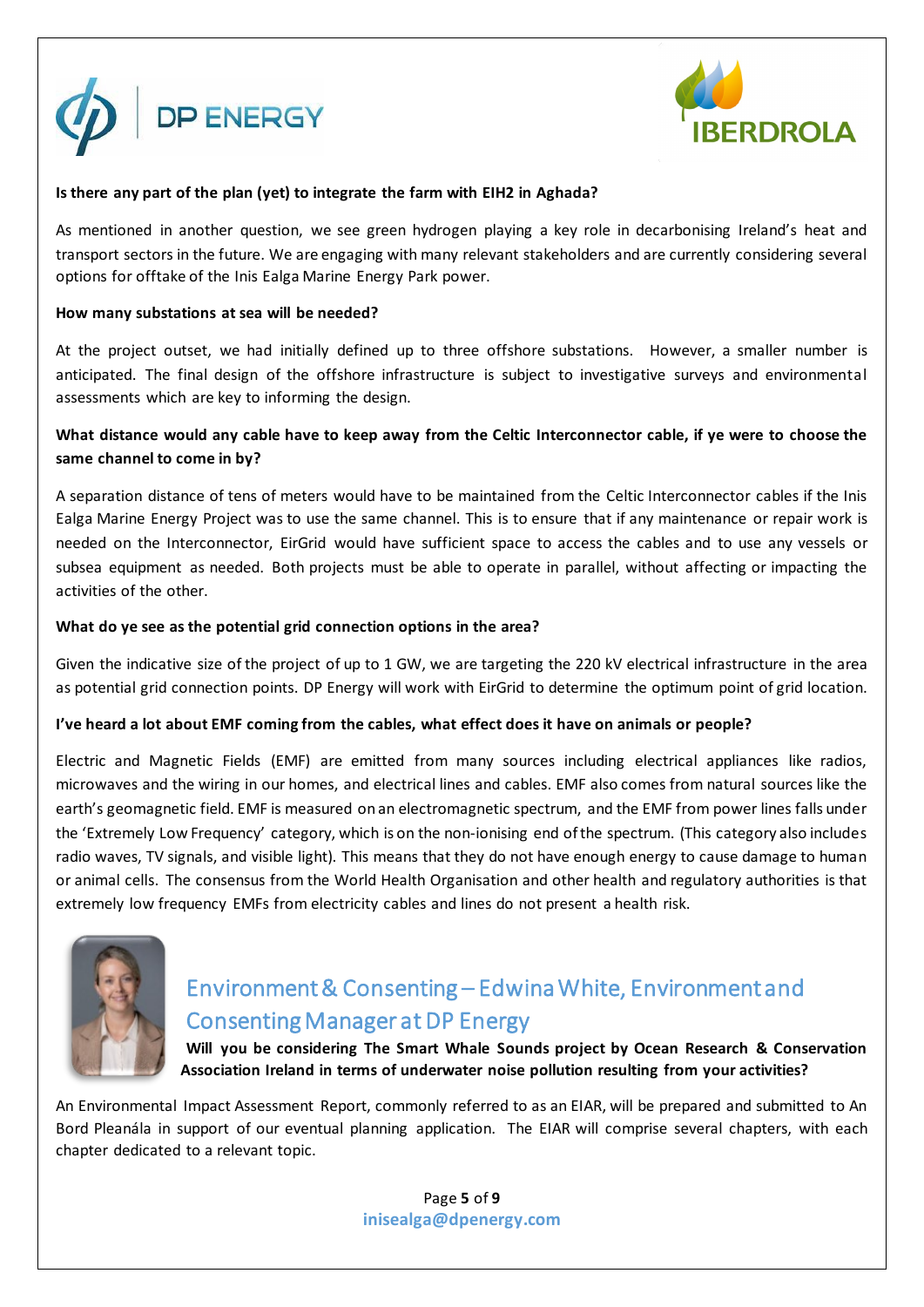



For example, a typical offshore wind EIAR includes an Ornithology Chapter, a Marine Mammal chapter, a Fish Ecology chapter and also chapters dedicated to other key elements of the receiving environment such as Commercial Fisheries, Seascape, Cultural Heritage, Tourism, Socioeconomics, Traffic, Aviation, Hydrology, and more.

Each chapter of the EIAR will set out for the topic in question: **information on the baseline environment**; an appraisal of how the proposed development may impact that baseline environment; and any mitigation measures proposed to address any potential impacts identified.

Work has yet to commence on the EIAR for Inis Ealga Marine Energy Park. As a first step, an EIAR Scoping Exercise will be carried out in the coming months to determine the full suite of topics to be appraised in the EIAR.

The EIAR will be carried out by an independent expert consultancy who will commence work on the project before the end of February 2022. As part of their work to review and consolidate **information on the baseline environment**, the EIAR consultant will carry out a full review of all environmental information publicly available relating to the proposed project site. This will include a detailed review of all NPWS (National Parks and Wildlife Service) & INFOMAR (Integrated Mapping for the Sustainable Development of Ireland's Marine Resource) datasets for example, as well as other publicly available information including, but not limited to, any strandings and sightings information publicly available from organisations including Irish Whale & Dolphin Group, Irish Basking Shark Group and information arising from the Smart Whale Sounds Project underway by Ocean Research & Conservation Association Ireland (ORCA Ireland) in partnership with Huawei Ireland & Rainforest Connection. ORCA Ireland has made a summary of the Smart Whale Sounds Project publicly available here [https://www.orcaireland.org/smartwhalesounds.](https://www.orcaireland.org/smartwhalesounds) 

## **Are environmental impact studies undertaken during construction and operation of the wind farm? If so, can you elaborate on them?**

The Environmental Impact Assessment Report will be submitted to An Bord Pleanála in support of an eventual application for Development Consent. This report will appraise the potential impacts of all phases of the project in its receiving environment, including the construction, operational and decommissioning phases.

A Construction Environmental Management Plan will be developed alongside the EIAR for implementation during the construction phase and to ensure mitigation of potential impacts of the construction phase on the receiving environment.

Depending on the conclusions of the EIAR, and on the conditions attached by An Bord Pleanála to the Development Consent, targeted environmental monitoring will be carried out during the construction, operational and decommissioning phases of the wind farm.

## **Are there any potential environmental benefits e.g., development of coral reefs?**

The EIAR will appraise all potential impacts of the proposed development on its receiving environment, including positive impacts.

The EIAR will also set out proposed mitigation measures to offset any potential negative impacts associated with the proposed development. These mitigation measures will be site-specific and targeted and will be developed based on a solid understanding of the baseline environment at the project site.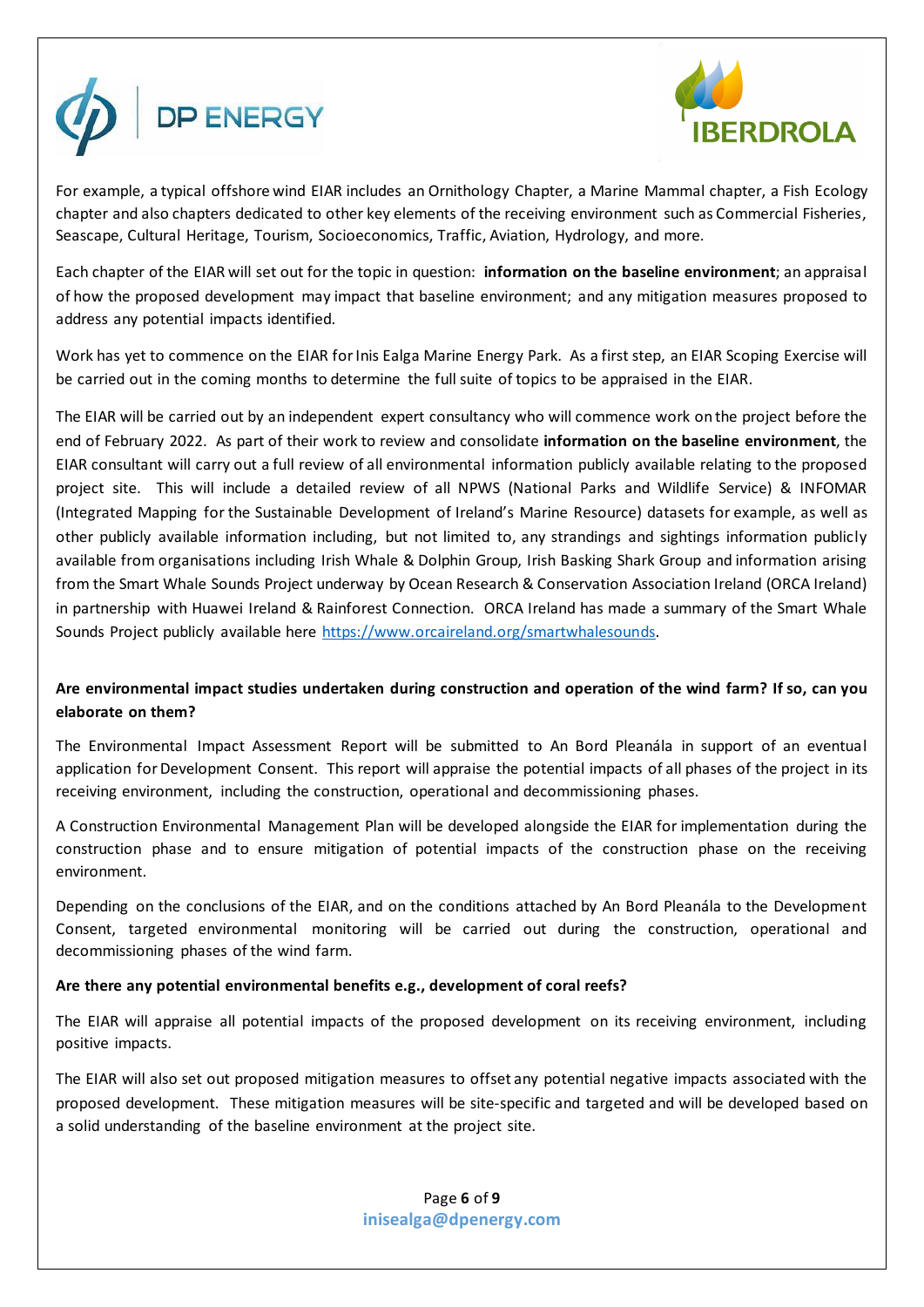



#### **What happens if you find an endangered species during your studies?**

County Cork and the offshore area off County Cork are home to several protected species. Our two-year ecology survey effort will tell us which of those species are present within or in the vicinity of either the offshore or onshore project areas.

The EIAR for the project will examine potential impacts of our proposed development on all receptors, including protected species. And where potential impacts on protected species are identified, measures will be proposed to mitigate against same.

One of the most effective mitigation measures that a developer has in its arsenal is mitigation by design. And so, the EIAR & project design process will be interlinked for the duration of the development phase. In this way, the environmental constraints will inform the project design, with the project design in-turn informing the environmental appraisal.

#### **Are you looking at all animals or just specific ones – are fish included?**

We are looking at all species and their habitats. Fish species are included, right up to largest fish, the Basking Shark. The EIAR will include a dedicated Fish Ecology chapter that will appraise the potential impacts of our proposed development on fish species.

#### **Is DP Energy doing the studies or is another company being paid to do the studies?**

DP Energy is not carrying out the surveys. Independent expert consultancies have been commissioned to carry out the surveys on behalf of the project.

The Aerial Bird & Marine Mammal Surveys spoken about earlier are being carried out by APEM. Information on this specialist consultancy is available here: <https://www.apemltd.com/service/surveys-for-birds-and-marine-mammals/>

The landfall ecology surveys are being carried out by Limerick-based environmental consultancy, Ecology Ireland Wildlife Consultants. Information on this specialist consultancy is available here: <https://www.ecologyireland.ie/>

The EIAR will also be carried out by an independent expert consultancy.

## **What is the difference between MAC (Maritime Area Consent) and Development Consent?**

The first key consent to be obtained is the Maritime Area Consent, often referred to as a MAC. In effect, a MAC is a seabed lease agreement between the Irish State and a project such as Inis Ealga Marine Energy Park. There is currently no live process by which a developer of a Phase 2 offshore renewable energy project, such as Inis Ealga, can submit an application for a MAC.

The government is currently establishing a new agency to process MAC, or seabed lease, applications from developers such as ourselves. This new agency will be called MARA (the Maritime Area Regulatory Authority). Once MARA is established, likely early in 2023, we will apply for a MAC for Inis Ealga.

Only once we have been granted a MAC by MARA can we then proceed to the next step, which is to apply for planning permission, also known as Development Consent, to An Bord Pleanála for their consideration.

> Page **7** of **9 inisealga@dpenergy.com**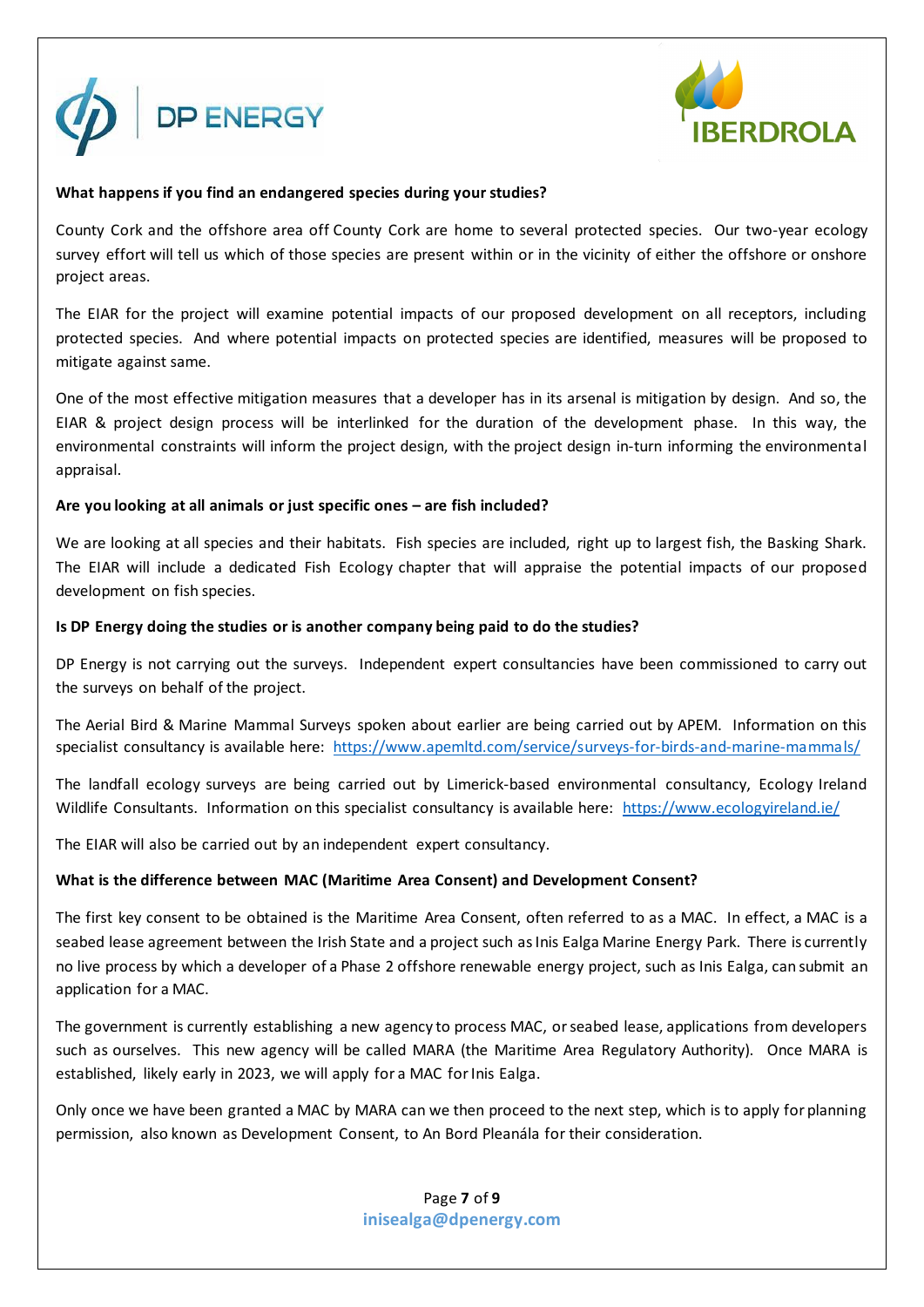



As mentioned earlier, that application will be supported by our EIAR. An Bord Pleanála will decide whether to grant planning permission forthe project. It will make this decision based on our application, the EIAR, and any observations made to An Bord Pleanála by third parties, including by members of the public.



# Community & Stakeholder Engagement – Yvonne Cronin, Community and Stakeholder Liaison Manager at DP Energy

## **What can public feedback influence at this point?**

We are at a very early stage of the project. We have applied for permission to survey the seabed. If we are successful with that application we will continue with survey design, and then for Maritime Area Consent, after that we will apply for planning permission. Every step of the application and development process will have public engagement, public consultation, and open and transparent channels through which to feedback and influence decisions made by DP Energy concerning the wind farm. We really want to hear from you and can only make good, fair decisions when we know about them, so public feedback can potentially influence many areas of the project.

## **We really need to highlight the billions of euros that Ireland can potentially earn from floating offshore wind instead of importing oil and gas. What are the key qualifications needed for our 3rd level institutions to service the industry, what is available now and what skills do we need to start training for? Is there potential to produce green hydrogen from this project?**

DP Energy are currently working to create a career profile document that will detail the variety of jobs that are currently available and will be needed through every phase of the project -from short term construction jobs to the long-term operation and maintenance roles that will be necessary throughout the lifetime of the wind farm, including those roles involved with decommissioning or repowering. Given the current plans for hydrogen in the Cork area, hydrogen is being considered as an offtake mechanism for the power of the energy park.

## **What did the community in Dungarvan seek change to the plan?**

There were several factors that contributed to the alteration of the cable route survey area. The Dungarvan community submitted responses which covered heritage, tourism, Gaeltacht, socio economic concerns and infrastructure. The land fall area being considered was also a long distance by land to the potential grid connection point in Aghada and Raffeen which also contributed to the final decision to discount it.

## **How big would a community fund be for a project of this scale?**

The draft terms and conditions for the Offshore Renewable Electricity Support Scheme 1 (ORESS1) are still being discussed and finalised. The ORESS1 terms and conditions will be applied to the Phase 1 projects (6 projects in the Irish Sea and 1 on the West coast). ORESS1 will dictate the size of the Community Benefit Fund for all the offshore wind projects in the Phase 1 round. ORESS1 will inform ORESS2 which will be applicable to the Phase 2 projects of which we hope Inis Ealga will be part. Once the terms and conditions are finalised for ORESS2 , we will be in a position to answer this question

> Page **8** of **9 inisealga@dpenergy.com**